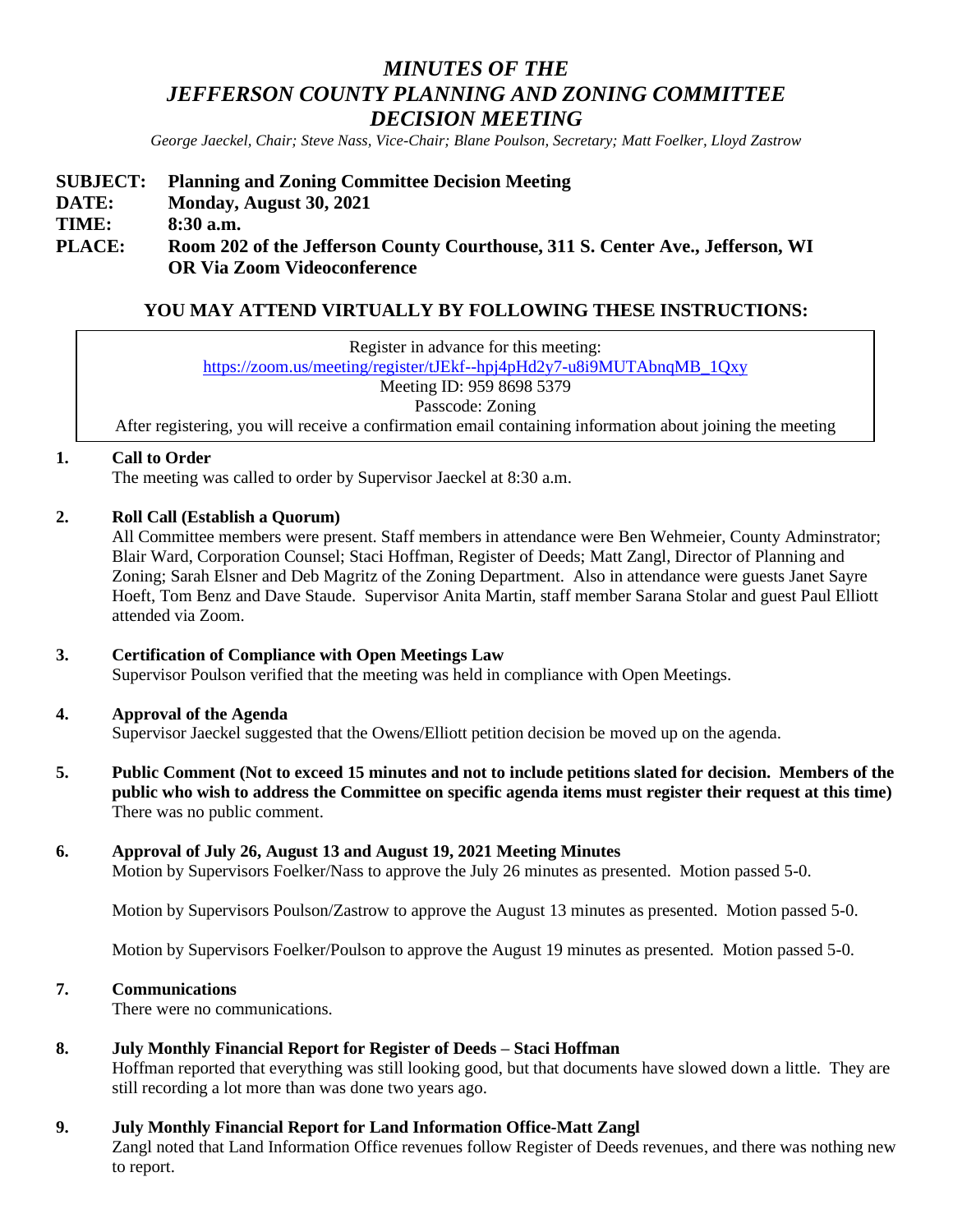## **10. August Monthly Financial Report for Zoning – Matt Zangl**

Zangl went on to say that revenues were a little short in July compared to last year, but that it appears revenues will be higher this August compared to last year.

## **11. Discussion on Solar Energy Facilities**

Crawfish River Solar is moving forward. No full plans have been seen to date. There has been no new word regarding the larger installation, but they are involved in several projects, including one in the Town of Christiana in Dane County.

## **12. Discussion on Jefferson County Comprehensive Plan Update**

Zangl noted that eight Towns have responded. Additional Towns are planning to act in the next couple of months.

#### **13. Discussion and Possible Decision on Allowing a Replacement Private Sewage System for Nicholas Kau on PIN 026-0616-3214-003 to Serve PIN 026-0616-3214-000 at W1728 County Road CI** Elsner explained and noted that there is a lot of fill on the house lot which is a problem for septic replacement.

Motion by Supervisors Poulson/Foelker to approve allowing a replacement private sewage system on the adjoining lot for W1728 County Road CI. Motion passed 5-0.

#### **14. Discussion and Possible Action on Requests for Outside Storage in Ixonia Industrial Park:** N8216 Oak Dr, PIN 012-0816-2144-015 for Brian Moench:

The Moench request for outside storage was approved by the Town of Ixonia, Elsner reported. She also noted

that on a site inspection, nothing could be seen from the road, so the Town provided photos of the property. Motion by Supervisors Nass/Zastrow to approve the outside storage of vehicles in the Industrial zone as requested. Motion passed 5-0.

W1361 Elmwood Ave, PIN 012-0816-2141-012 for Randy & Charlotte Forseth: This property also was bermed, with slopes and trees obscuring the vehicles already there. The Forseths have applied with the Town of Ixonia, and are scheduled to be heard at a September 13 Town Board meeting. Motion by Supervisors Nass/Poulson to take no decision until after the Town has acted. Motion passed 5-0.

## **15 Discussion and Possible Action on Petitions Presented in Public Hearing on August 19, 2021:**

**DENIED** R4288A-20 – Dianne Owens & Paul Elliot on a motion by Supervisors Poulson/Foelker to rezone PIN 008- 0715-0232-001 (2.002 Ac) at **N7040 Saucer Drive** in the Town of Farmington. This is in accordance with Sec. 11.04(f)7 of the Jefferson County Zoning Ordinance. Motion passed 5-0.

**NO ACTION TAKEN ON** CU2058-20 – Dianne Owens & Paul Elliot to allow for an agricultural tourism-banquet hall, conference center and event facility at **N7040 Saucer Drive** in the Town of Farmington on PIN 008-0715-0232-001 (2.002 Ac). This is in a proposed A-2 zone, and is in accordance with Sec. 11.04(f)7 of the Jefferson County Zoning Ordinance.

**APPROVED WITH CONDITIONS** R4335A-21 – Mark & Tammy Reinecke on a motion by Supervisors Nass/Poulson to create two, 0.46-ac building sites (Lots  $1& 2$ ) and a 2.3-ac building site (Lot 3) from part of PIN 028-0513-1942-000 (10.34 Ac) near **N1108 Olson Rd**, Town of Sumner. This is in accordance with Sec.11.04(f)1 of the Jefferson County Zoning Ordinance. Motion passed 5-0.

**APPROVED WITH CONDITIONS** R4339A-21 – Karen Weihert on a motion by Supervisors Nass/Foelker to create a 1.2-ac lot (Lot 1) around the buildings at **W6815 Reamer Ln**, a 1.14-ac building site (Lot 2) and a 1.12-building site (Lot 3) adjoining, from part of PINs 020-0814-0822-001 (8.847 Ac) and 020-0814-0822-002 (1.153 Ac) in the Town of Milford. This is in accordance with Sec. 11.04(f)8 of the Jefferson County Zoning Ordinance. Motion passed 5-0.

**POSTPONED ACTION ON** R4338A-21 – Andrew J Timm/Alan & Virginia Timm Trust Property on a motion by Supervisors Nass/Foelker to create a new 1.45 ac building site from part of PIN 010-0615-1914-000 (34.94 ac) along